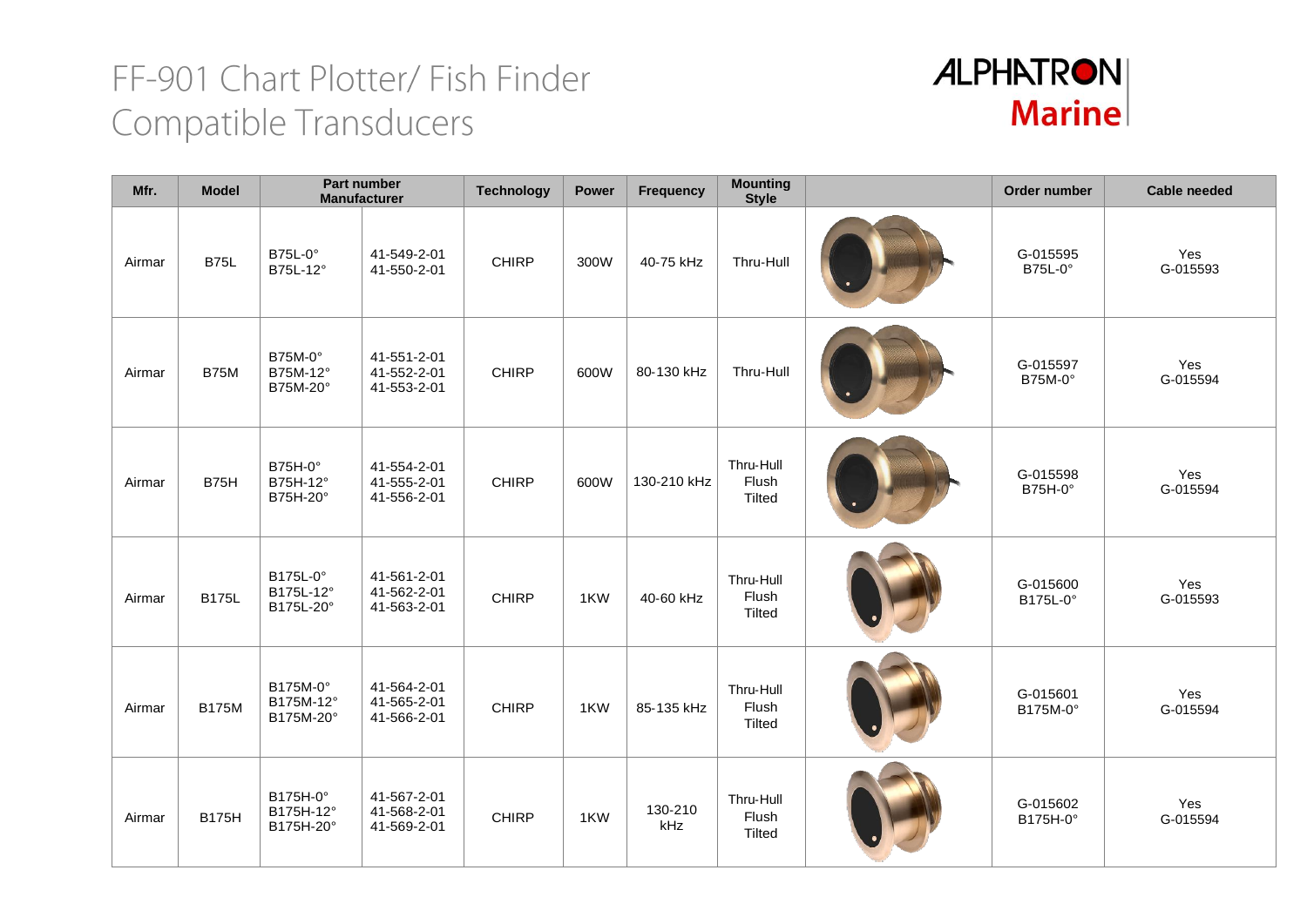

| Mfr.   | <b>Model</b>  |                                       | Part number<br><b>Manufacturer</b>        | <b>Technology</b> | <b>Power</b> | <b>Frequency</b> | <b>Mounting</b><br><b>Style</b> | Order number          | <b>Cable needed</b> |
|--------|---------------|---------------------------------------|-------------------------------------------|-------------------|--------------|------------------|---------------------------------|-----------------------|---------------------|
| Airmar | <b>B175HW</b> | B175H-0°<br>B175H-12°<br>B175H-20°    | 41-697-2-01<br>41-698-2-01<br>41-699-2-01 | <b>CHIRP</b>      | 1KW          | 150-250<br>kHz   | Thru-Hull<br>Flush<br>Tilted    | G-015603<br>B175H-0°  | Yes<br>G-015594     |
| Airmar | SS75M         | SS75M-0°<br>SS75M-12°<br>SS75M-20°    | 31-793-2-01<br>31-794-2-01<br>31-795-2-01 | <b>CHIRP</b>      | 600W         | 80-130 kHz       | Thru - Hull                     | G-015605<br>SS75M-0°  | Yes<br>G-015594     |
| Airmar | <b>SS175L</b> | SS175L-0°<br>SS175L-12°<br>SS175L-20° | 41-832-2-01<br>41-833-2-01<br>41-820-3-01 | <b>CHIRP</b>      | 1KW          | 40-60 kHz        | Thru-Hull<br>Flush<br>Tilted    | G-015608<br>SS175L-0° | Yes<br>G-015593     |
| Airmar | <b>B285M</b>  | B285M-0°                              | 41-912-1-01                               | <b>CHIRP</b>      | 1KW          | 85-135 kHz       | Thru - Hull                     | G-015613              | Yes<br>G-015594     |
| Airmar | M135M         | M135M-0°                              | 41-817-1-01                               | <b>CHIRP</b>      | 1KW          | 85-135 kHz       | In - Hull                       | G-015617              | Yes<br>G-015594     |
| Airmar | <b>P75M</b>   | P75M-0°                               | 31-777-3-01                               | <b>CHIRP</b>      | 600W         | 80-130 kHz       | In - Hull                       | G-015616              | Yes<br>G-015594     |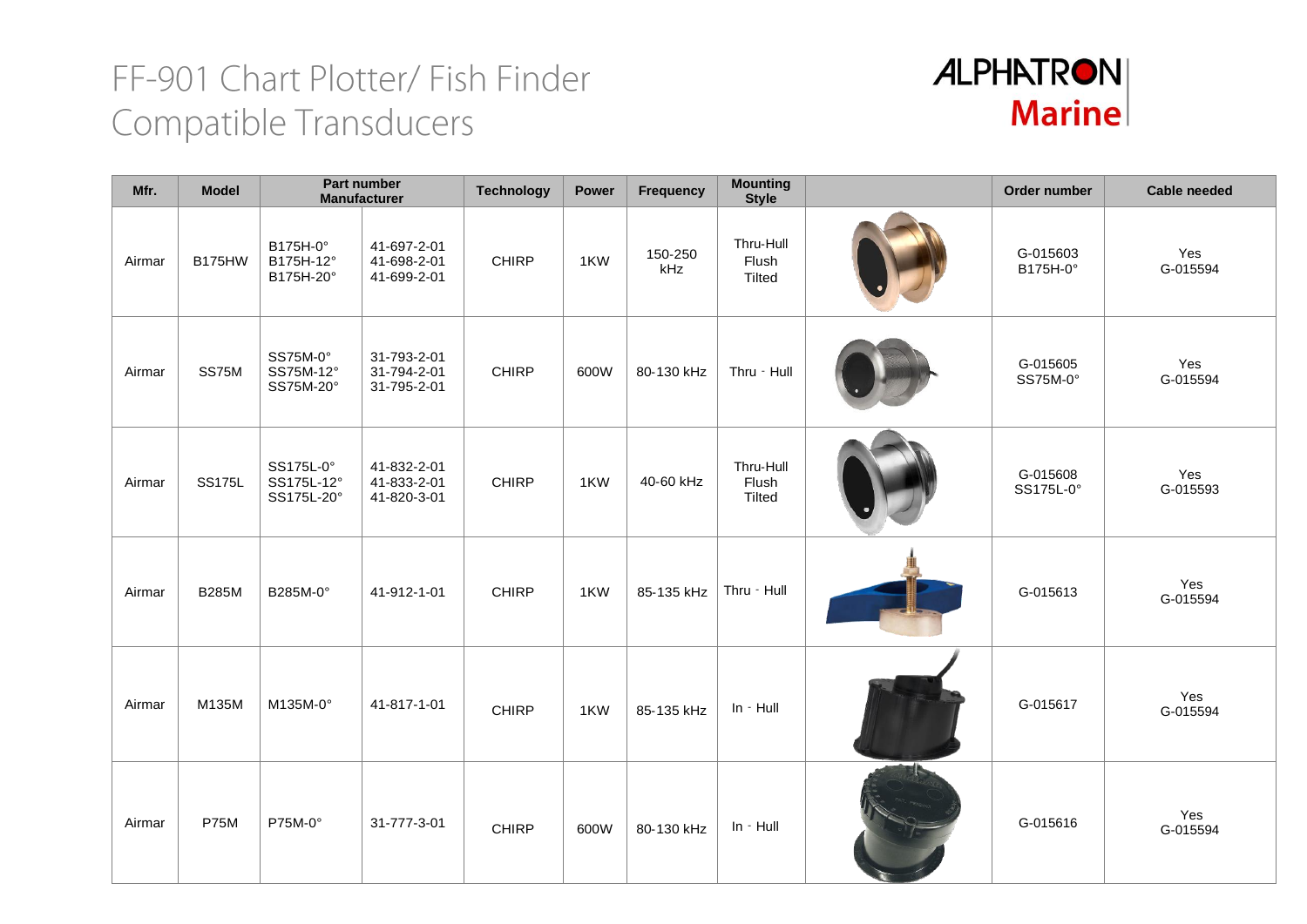

| Mfr.   | <b>Model</b>  | <b>Part number</b><br><b>Manufacturer</b> |                                           | <b>Technology</b> | <b>Power</b> | Frequency   | <b>Mounting</b><br><b>Style</b> | Order number           | <b>Cable needed</b> |
|--------|---------------|-------------------------------------------|-------------------------------------------|-------------------|--------------|-------------|---------------------------------|------------------------|---------------------|
| Airmar | <b>SS175M</b> | SS175M-0°<br>SS175M-12°<br>SS175M-20°     | 41-830-2-01<br>41-831-2-01<br>41-828-3-01 | <b>CHIRP</b>      | 1KW          | 85-135 kHz  | Thru-Hull<br>Flush<br>Tilted    | G-015609<br>SS175M-0°  | Yes<br>G-015594     |
| Airmar | <b>TM185M</b> | TM185M-0°                                 | 41-914-1-01                               | <b>CHIRP</b>      | 1KW          | 85-135 kHz  | Transom                         | G-015619               | Yes<br>G-015594     |
| Airmar | <b>SS175H</b> | SS175H-0°<br>SS175H-12°<br>SS175H-20°     | 41-842-1-01<br>41-843-1-01<br>41-844-1-01 | <b>CHIRP</b>      | 1KW          | 130-210 kHz | Thru-Hull<br>Flush<br>Tilted    | G-015610<br>SS175H-0°  | Yes<br>G-015594     |
| Airmar | SS75H         | SS75H-0°<br>SS75H-12°<br>SS75H-20°        | 31-790-2-01<br>31-791-2-01<br>31-792-2-01 | <b>CHIRP</b>      | 600W         | 130-210 kHz | Thru-Hull<br>Flush<br>Tilted    | G-015606<br>SS75H-0°   | Yes<br>G-015594     |
| Airmar | M285HW        | M285HW-0°                                 | 41-818-1-01                               | <b>CHIRP</b>      | 1KW          | 150-250 kHz | In-Hull                         | G-015618               | Yes<br>G-015594     |
| Airmar | SS175HW       | SS175HW-0°<br>SS175HW-12°<br>SS175HW-20°  | 41-821-2-01<br>41-822-2-01<br>41-823-3-01 | <b>CHIRP</b>      | 1KW          | 150-250 kHz | Thru-Hull<br>Flush<br>Tilted    | G-015611<br>SS175HW-0° | Yes<br>G-015594     |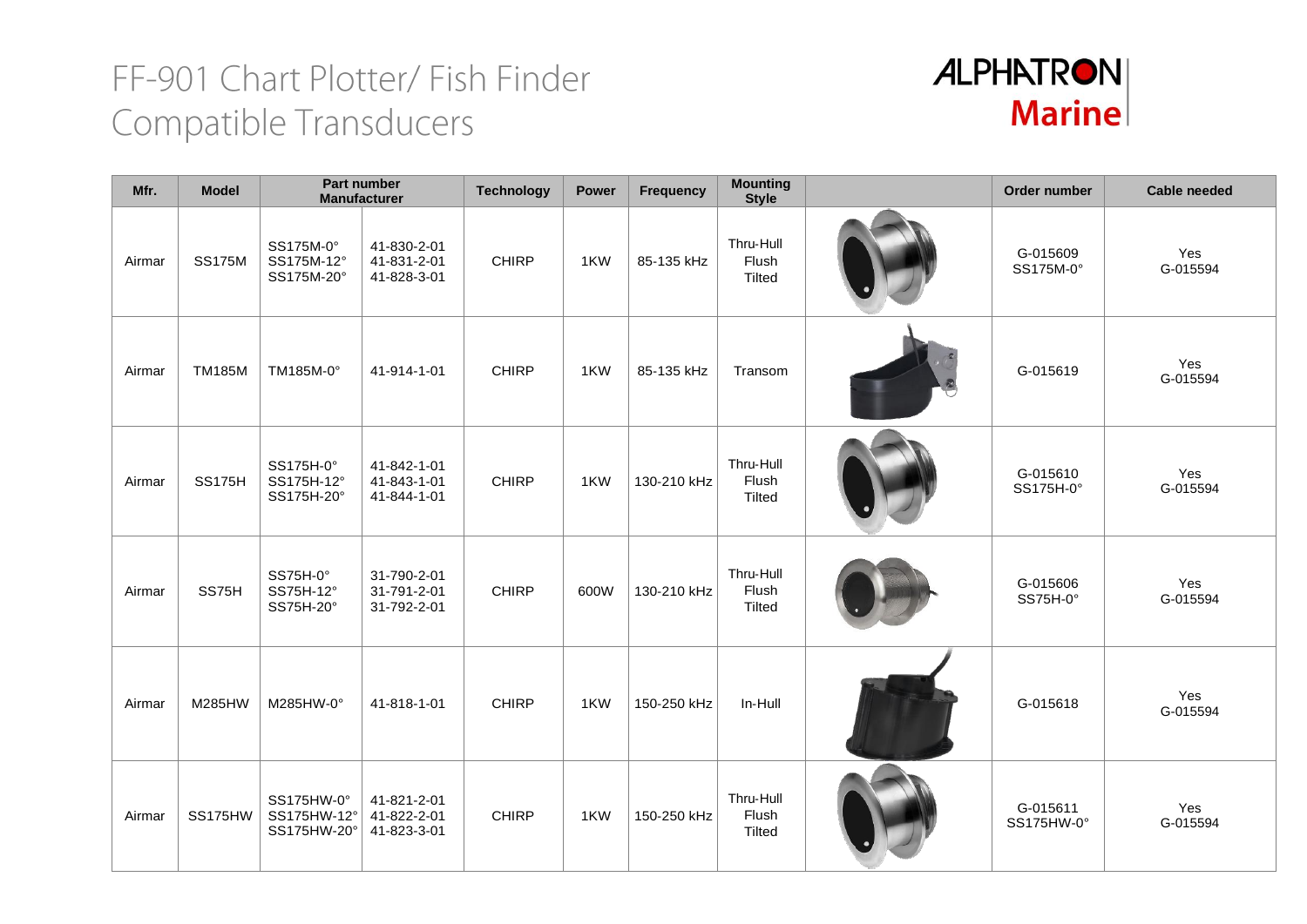

| Mfr.   | <b>Model</b>    |                      | <b>Part number</b><br><b>Manufacturer</b> | <b>Technology</b> | Power | Frequency        | <b>Mounting</b><br><b>Style</b> | Order number | Cable needed    |
|--------|-----------------|----------------------|-------------------------------------------|-------------------|-------|------------------|---------------------------------|--------------|-----------------|
| Airmar | <b>TM185HW</b>  | TM185HW-0°           | 41-915-1-01                               | <b>CHIRP</b>      | 1KW   | 150 - 250<br>kHz | Transom                         | G-015620     | Yes<br>G-015594 |
| Airmar | P <sub>58</sub> | P58-0°               | 31-492-1-01                               | ${\sf\small CW}$  | 600W  | 50/200 kHz       | Transom                         | G-015621     | Not needed      |
| Airmar | P66             | P66-0°               | 31-470-5-01                               | ${\sf\small CW}$  | 600W  | 50/200 kHz       | Transom                         | TBA          | Not needed      |
| Airmar | P79             | P79-var <sup>o</sup> | 31-494-2-01                               | <b>CW</b>         | 600W  | 50/200 kHz       | In-Hull                         | G-015622     | Not needed      |
| Airmar | <b>B117D</b>    | B117-0°              | 31-627-2-02                               | <b>CW</b>         | 600W  | 50/200 kHz       | Thru-Hull<br>Flush              | G-015623     | Not needed      |
| Airmar | P319            | P319-0°              | 31-495-2-01                               | ${\sf\small CW}$  | 600W  | 50/200 kHz       | Thru-Hull<br>Flush              | G-015568     | Not needed      |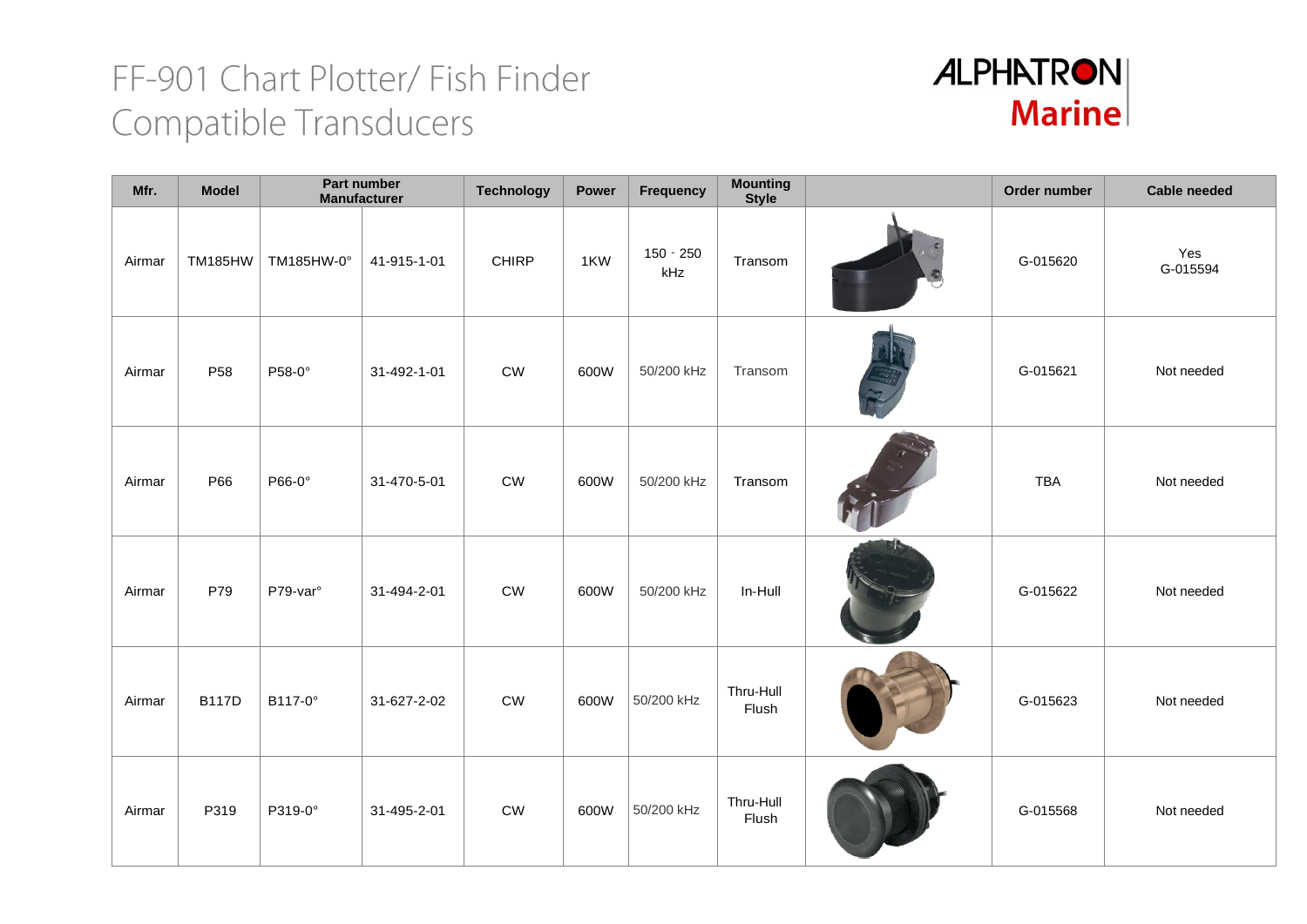

| Mfr.   | <b>Model</b> | Part number<br><b>Manufacturer</b> |                                           | <b>Technology</b> | <b>Power</b> | Frequency  | <b>Mounting</b><br><b>Style</b> | Order number        | <b>Cable needed</b>                                             |
|--------|--------------|------------------------------------|-------------------------------------------|-------------------|--------------|------------|---------------------------------|---------------------|-----------------------------------------------------------------|
| Airmar | <b>B258</b>  | B258-0°                            | 41-456-2-01                               | <b>CW</b>         | 1KW          | 50/200 kHz | Thru-Hull                       | G-015593            | Yes<br>G-016065                                                 |
| Airmar | <b>B260</b>  | B260-0°                            | 41-495-1-01                               | CW                | 1KW          | 50/200 kHz | Thru-Hull                       | G-015594            | Yes<br>G-016065                                                 |
| Airmar | <b>B60</b>   | B60-12°<br>B60-20°                 | 31-632-1-01<br>31-633-1-01                | <b>CW</b>         | 600W         | 50/200 kHz | Thru-Hull<br>Flush<br>Tilted    | G-015596<br>B60-12° | Not needed                                                      |
| Airmar | <b>SS60</b>  | SS60-0°<br>SS60-12°<br>SS60-20°    | 31-730-2-01<br>31-703-1-01<br>31-704-1-01 | <b>CW</b>         | 600W         | 50/200 kHz | Thru-Hull<br>Flush<br>Tilted    | G-015604<br>SS60-0° | No standard cable<br>available. Wiring must be<br>done manually |
| Airmar | B164         | B164-0°<br>B164-12°<br>B164-20°    | 41-520-1-01<br>41-451-2-01<br>41-457-2-01 | <b>CW</b>         | 1KW          | 50/200 kHz | Thru-Hull<br>Flush<br>Tilted    | G-015599<br>B164-0° | Yes<br>G-016065                                                 |
| Airmar | SS164        | SS164-0°<br>SS164-12°<br>SS164-20° | 41-498-1-01<br>41-521-1-01<br>41-522-1-01 | <b>CW</b>         | 1KW          | 50/200 kHz | Thru-Hull<br>Flush<br>Tilted    | G-015607            | Yes<br>G-016065                                                 |